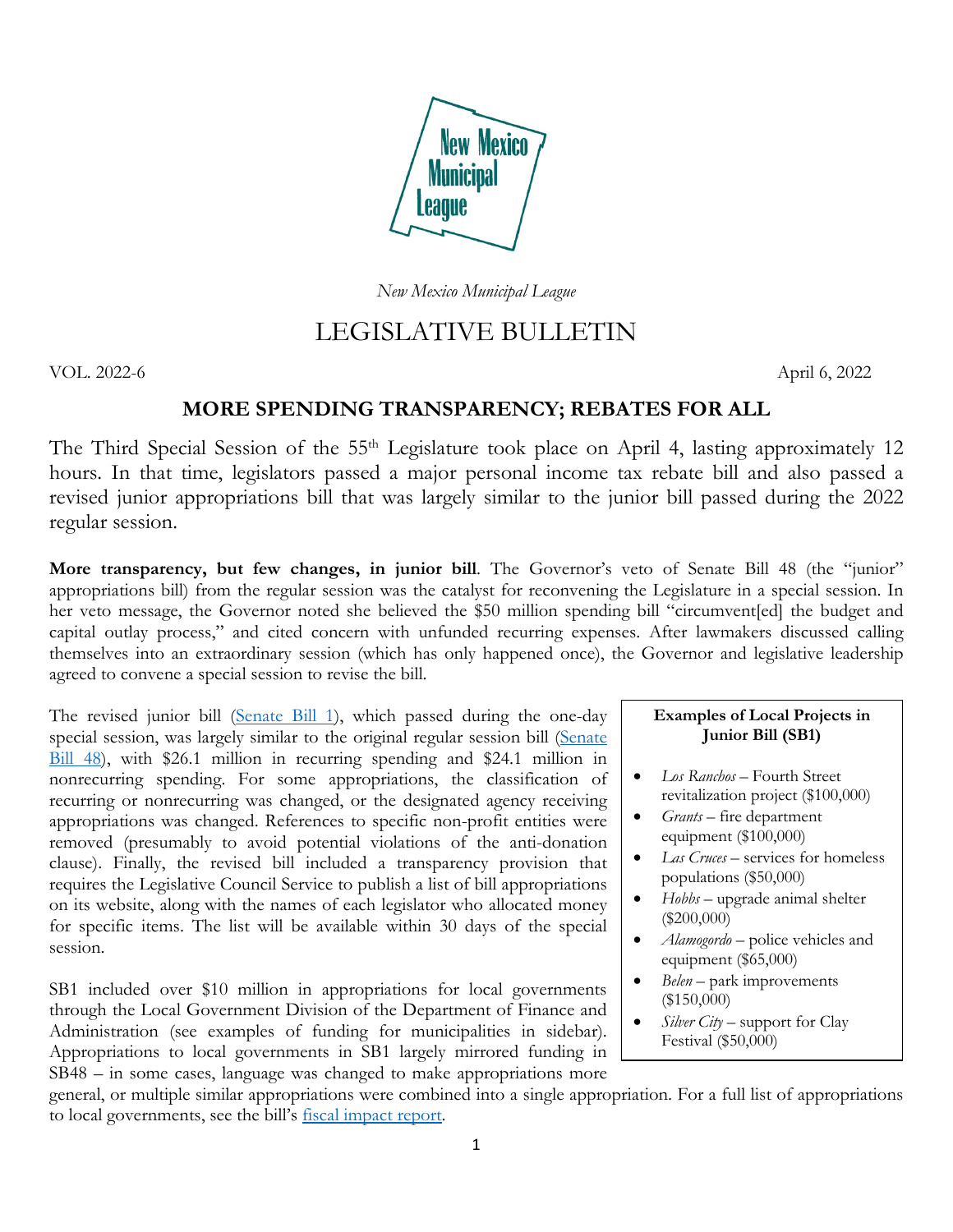**Rebate relief**. The Legislature also passed a bill [\(House Bill 2\)](https://www.nmlegis.gov/Legislation/Legislation?Chamber=H&LegType=B&LegNo=2&year=22s) providing personal income tax rebates or relief payments to New Mexicans. Single filers who filed a state tax return in 2021 will receive \$500 across two separate payments, while joint filers, heads of household, and surviving spouses will receive \$1,000 in two payments. Payments will be sent out in June and August 2022. Rebates are expected to cost approximately \$675 million over two fiscal years.

In addition, HB2 provides \$20 million to the Human Services Department (HSD) to provide one-time relief payments of \$500 or \$1,000 to individuals who are not eligible to receive the rebates because they do not file state income taxes. To receive a payment, a resident must be 18 years or older and not be a dependent of someone who received a rebate, and must apply to HSD for payments. Relief payments will be provided on a first-come, first-served basis.

The rebates in HB2 are in addition to a personal income tax rebate enacted as part of [House Bill 163](https://www.nmlegis.gov/Legislation/Legislation?Chamber=H&LegType=B&LegNo=163&year=22) (the omnibus tax bill) during the regular session, which will provide \$250 for single filers with income under \$75,000 and \$500 for joint filers with income under \$150,000.

**Funding for Capitol maintenance**. The Legislature also passed legislation [\(House Bill 1\)](https://www.nmlegis.gov/Legislation/Legislation?Chamber=H&LegType=B&LegNo=1&year=22s) appropriating \$4 million for state capitol building system upgrades and renovations, in addition to covering expenses of running a special session.

The Governor may call the Legislature into a special session at any time, and the only matters that may be considered are those contained in the Governor's proclamation calling the session. The Legislature may also call itself into an extraordinary session, which legislators had discussed prior to the Governor calling a special session.